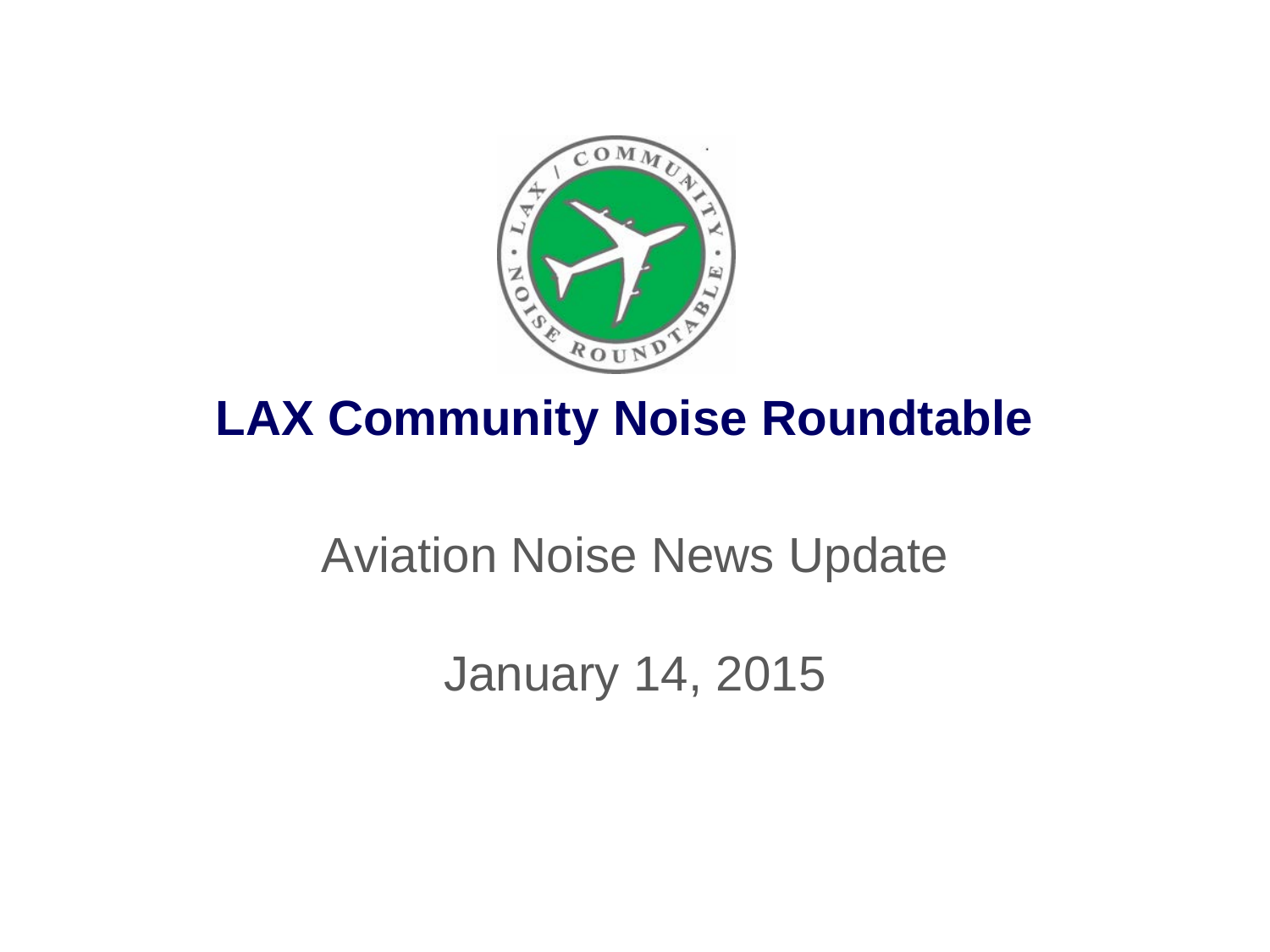### **NASA Tests Software That May Help Increase Flight Efficiency, Decrease Aircraft Noise**



- **NASA announced in a mid-December press release that its researchers ". . .began flight tests of computer software that shows promise in improving flight efficiency and reducing environmental impacts of aircraft, especially on communities around airports."**
- **The Airborne Spacing for Terminal Arrival Routes (ASTAR) software will give pilots specific speed information and route guidance to permit more precise aircraft spacing**
- **NASA said, "This type of approach would minimize flight path deviations, allow more efficient use of existing airspace and possibly reduce noise over communities surrounding airports – all of which could lead to reductions in commercial flight delays."**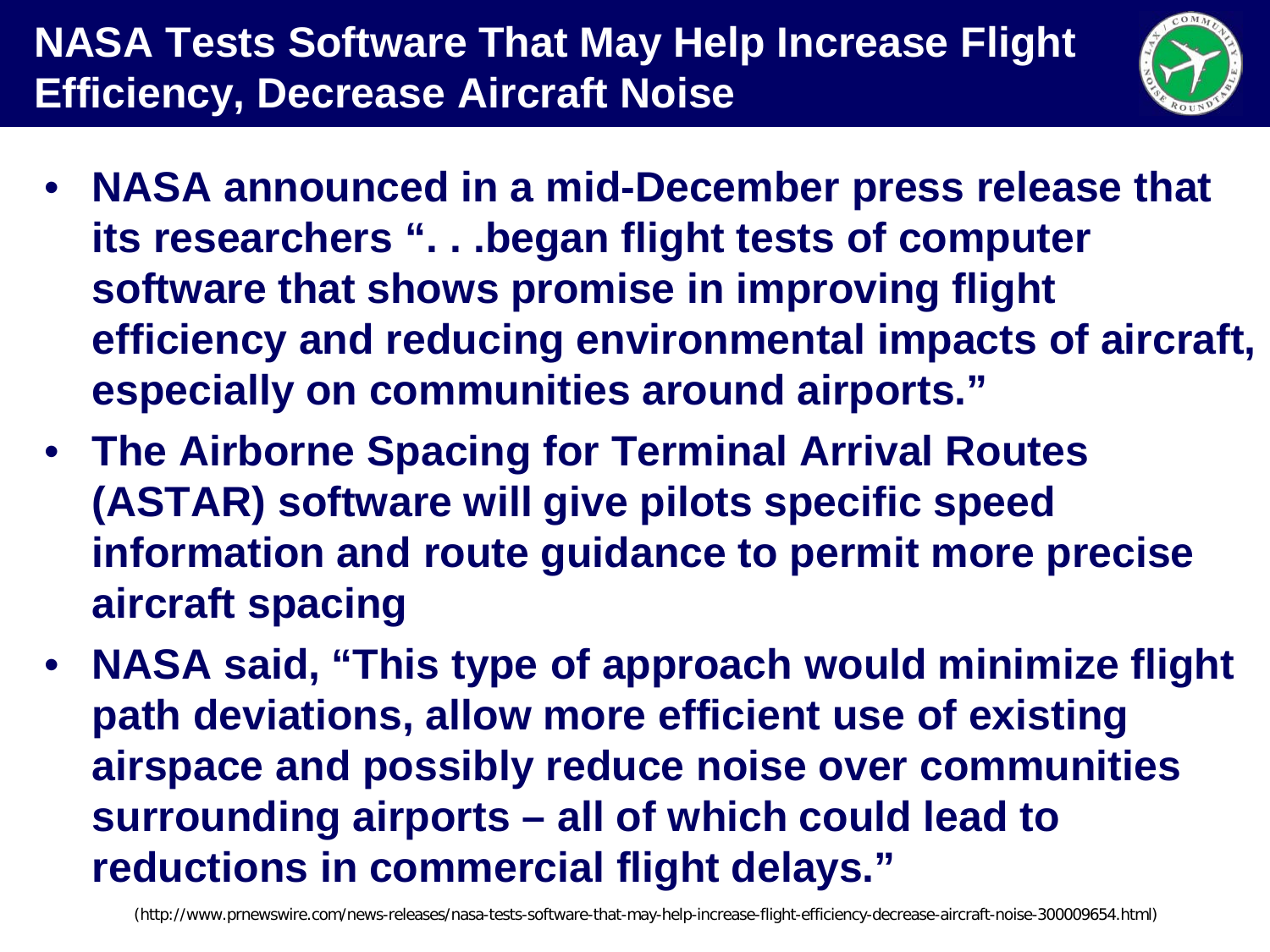#### **Airbus Eyes New Engines, Stretch for A380**



- **Airbus' CFO, Harald Wilhelm, commented on the possible end of the A380 production at a Global Investor Forum in London**
- **Airbus' CEO, Fabrice Bregier, quickly sought to allay concerns by indicating that future improvements to the A380 will ensure the aircraft remains in production for years to come**
- **Bregier said, "Yes, we will one day launch an A380neo. And I will tell you a secret—we will one day launch a stretch of the A380."**
- **Even though Airbus had no new orders for the A380 in 2014, with 175 aircraft currently on order, it will take six years for Airbus to fill those orders at its current production rate of 31 aircraft per year**



(Photo Credit: Airbus)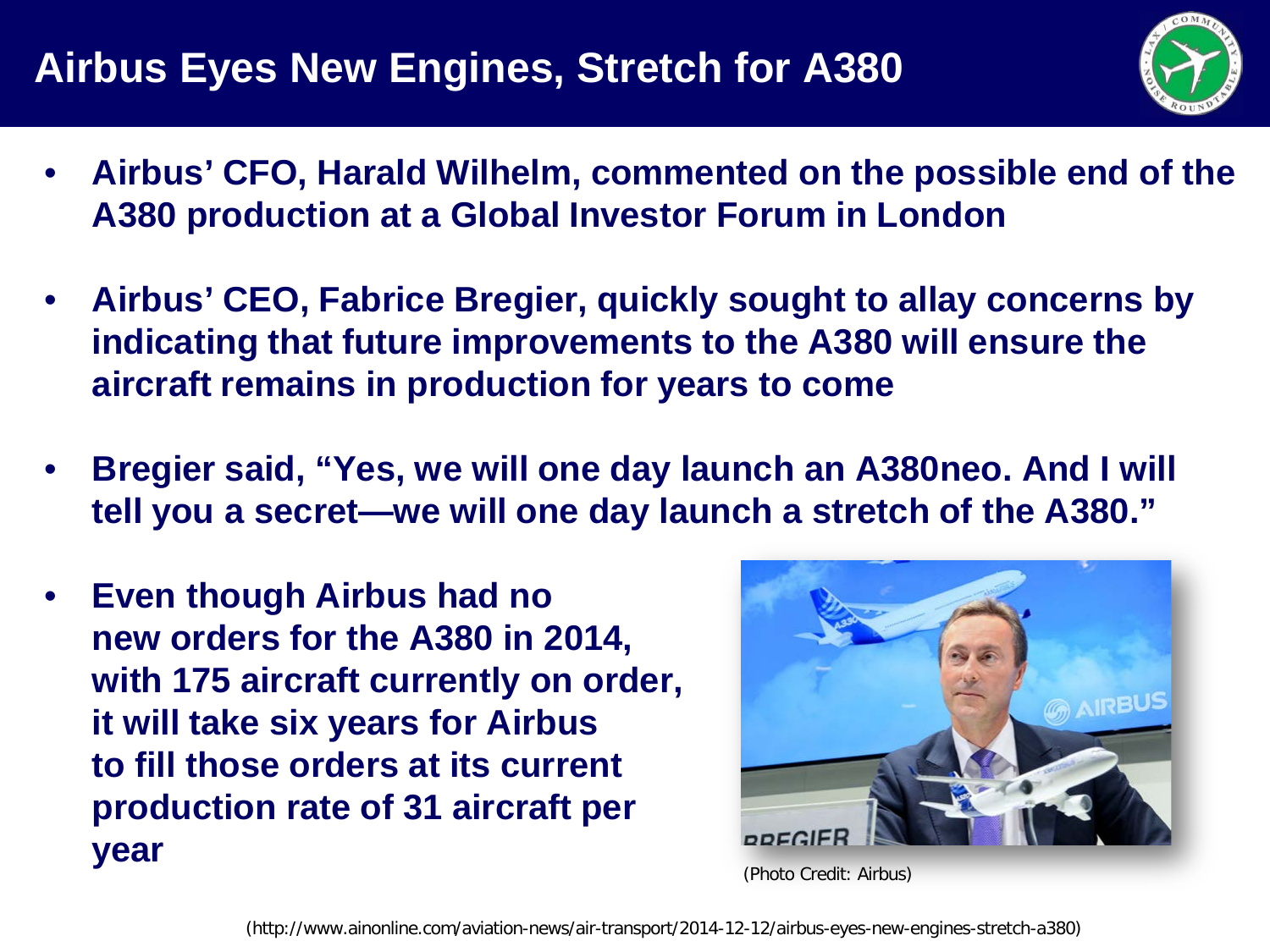

- **The current FAA Funding bill, which among other things, provides funding for noise compatibility projects such as sound insulation programs, FAR Part 150 studies, and aircraft noise control research as well as the NextGen program is set to expire on September 30, 2015**
- **Industry Groups such as the Airports Council International – North America (ACI-NA), the American Association of Airport Executives (AAAE), and Airlines For America (A4A) have begun lobbying the new congress for a new multi-year funding bill**
- **The industry groups believe the Republican controlled congress will not be an impediment for passage of a new bill**
- **The airlines are interested in the implementation of NextGen system capabilities and oppose an increase in the Passenger Facility Charge (PFC)**
- **The airport representatives are interested in an increase in the PFC so that they can begin to tackle the issue of aging airport infrastructure**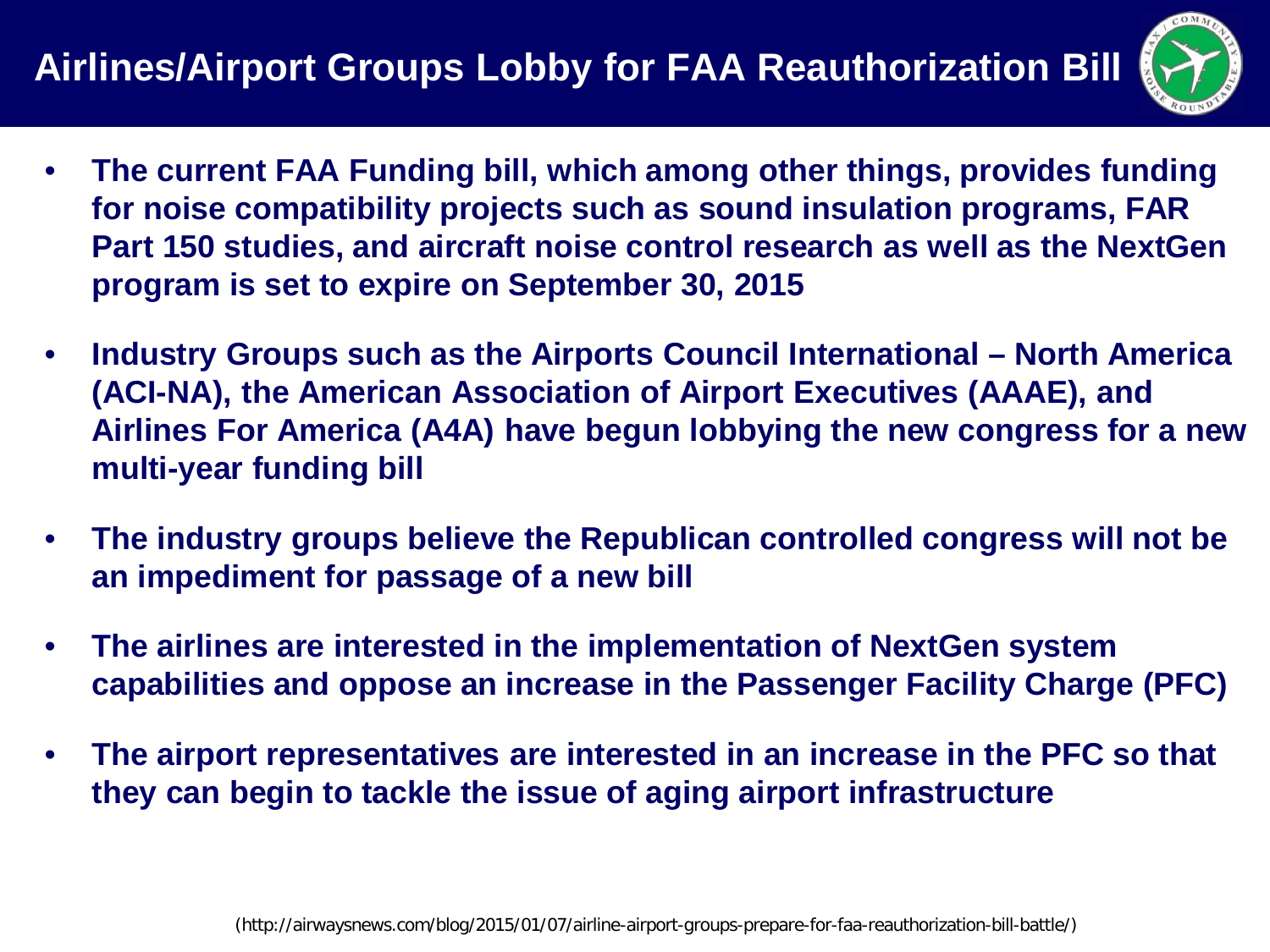#### **Uber Expands Into Helicopters**



- **The car service company Uber expanded its per-seat helicopter ride sharing services to Los Angeles, Melbourne, and Cape Town**
- **Uber broke into the helicopter ride sharing market in 2013 partnering with Blade and Liberty Helicopter service in New York**
- **The New York service has continued with Uber customers paying about \$500 per seat for a ride from New York City to the Hampton's**
- **Over Labor Day, Uber teamed with Orbic Air, out of Bob Hope Airport, to offer air tours of Los Angeles and Malibu**
- **The Malibu flights included options for a "unique safari tour of the Malibu Wines property featuring a wine and cheese tasting, safari ride and the opportunity to feed safari animals."**



[\(Photo Credit: Orbic](http://orbicair.com/images/F28562787.jpg) Air)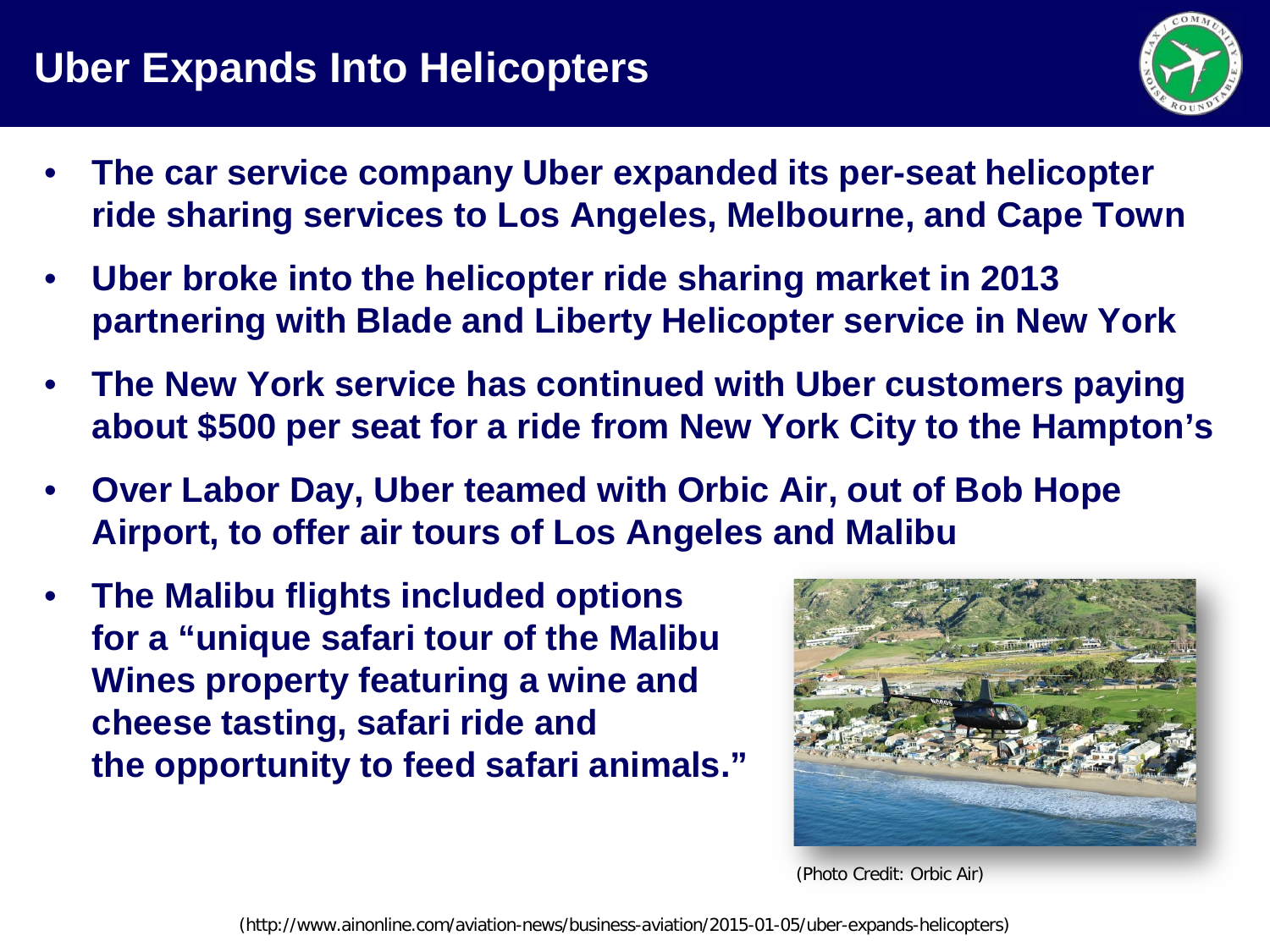

- **LAX handled approximately 70.7 million passengers in 2014 exceeding the previous record of 67.3 million passengers set in 2000**
- **The terrorists attacks of 9/11 and the recession impacted LAX's passenger traffic in the early and late 2000s**
	- **The number of passengers dropped roughly 18% to about 55 million by 2003**
	- **After an upturn in passengers, the economic downturn reduced the volume to 56.5 million in 2009**
- **Annual aircraft operations at LAX declined by approximately 200,000 from 2000 to 2014 as the average aircraft size is much larger now**
	- **That is, the airlines at LAX are carrying more people using fewer aircraft**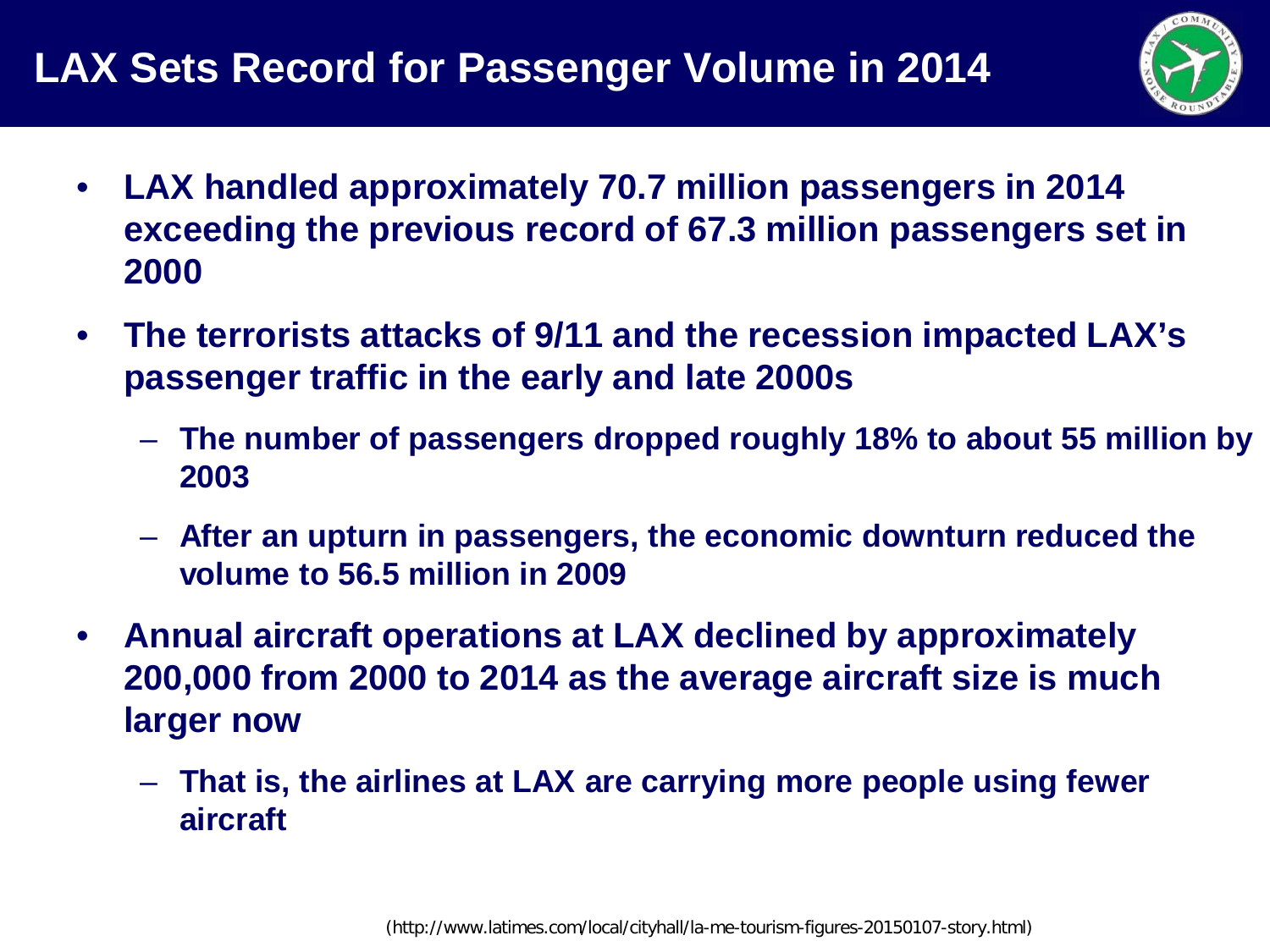

**Independent market analyst Brian Foley indicates that if it is sustained, the aviation industry may be affected by the recent 50 percent drop in oil prices**

- **Some of the possible effects may include:**
	- **Airlines delaying the purchase of new-fuel efficient aircraft, which could negatively impact aircraft manufacturers,**
	- **Creating opportunities for new entrants that might use older aircraft to start their operations, which could increase competition,**
	- **An increase in general aviation aircraft sales and flying, and**
	- **A reduction or elimination of fuel surcharges levied by cargo carriers.**
- **Boeing's CEO noted that oil must remain below \$70 per barrel for a sustained period to threaten Boeing's aircraft orders**
- **Oil dropped below \$70 per barrel late last year and at \$45 per barrel is now trending well below it**

(http://www.aviationpros.com/blog/12032503/sustained-low-oil-prices-uneven-effects-on-civil-aviation/)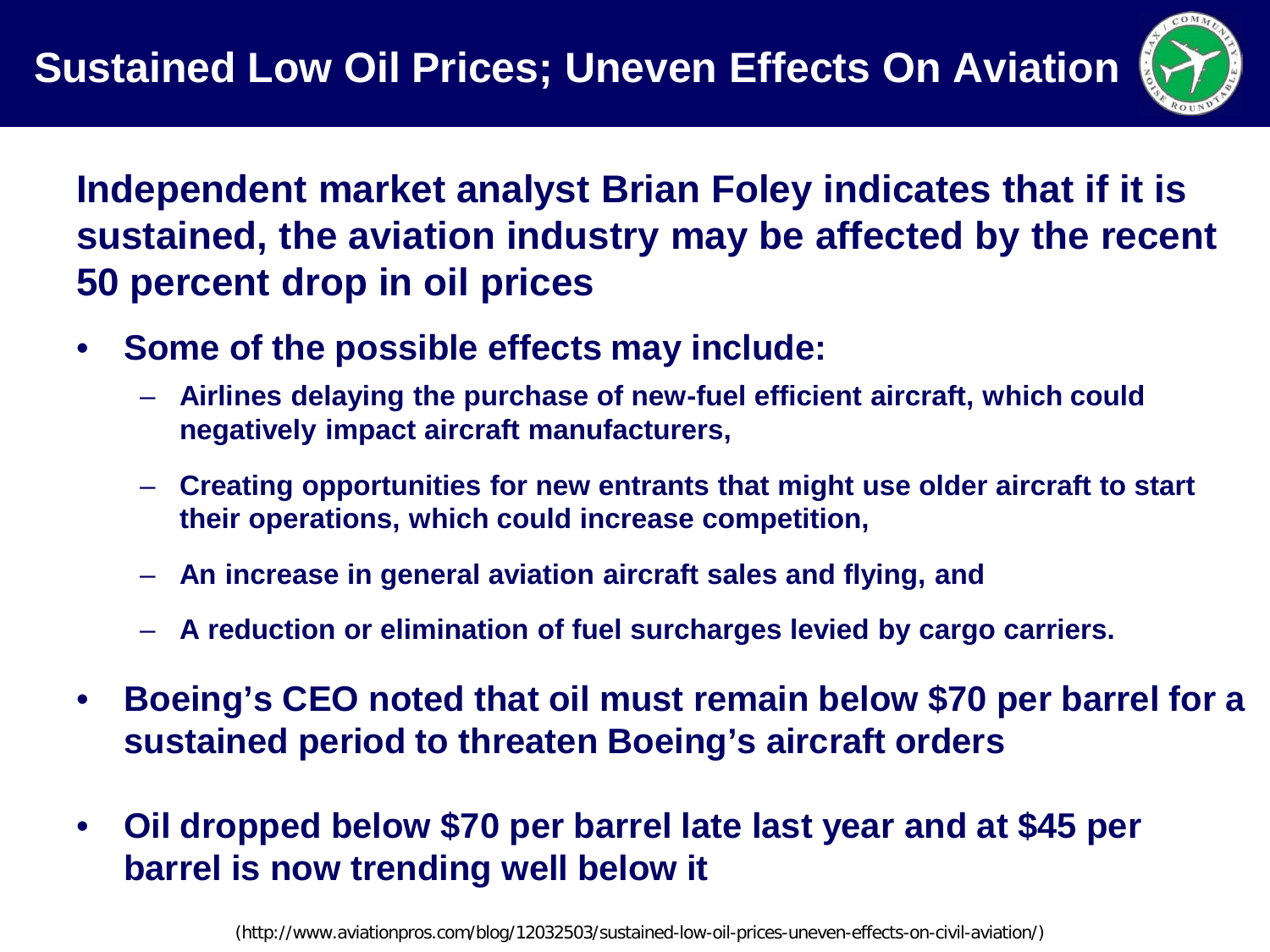

**Use of the phrase "climb via" a particular departure route is a critical part of implementing NextGen departure procedures**

- **The new phraseology was implemented "to emphasize the need to look at the arrival or departure plate to comply with vertical, lateral and speed restrictions"**
- **When used properly, the use of the phrase "climb via" is intended to reduce pilot/controller radio communications and save time**
- **However, the National Business Aviation Association (NBAA) estimates that there is only a 10 to 20 percent compliance rate due to the manner in which air traffic controllers issue the clearance and the way pilots respond to the clearance**
- **As a result of the NBAA's input, the FAA has agreed to restructure the way controllers issue, receive, and confirm "climb via" clearances**